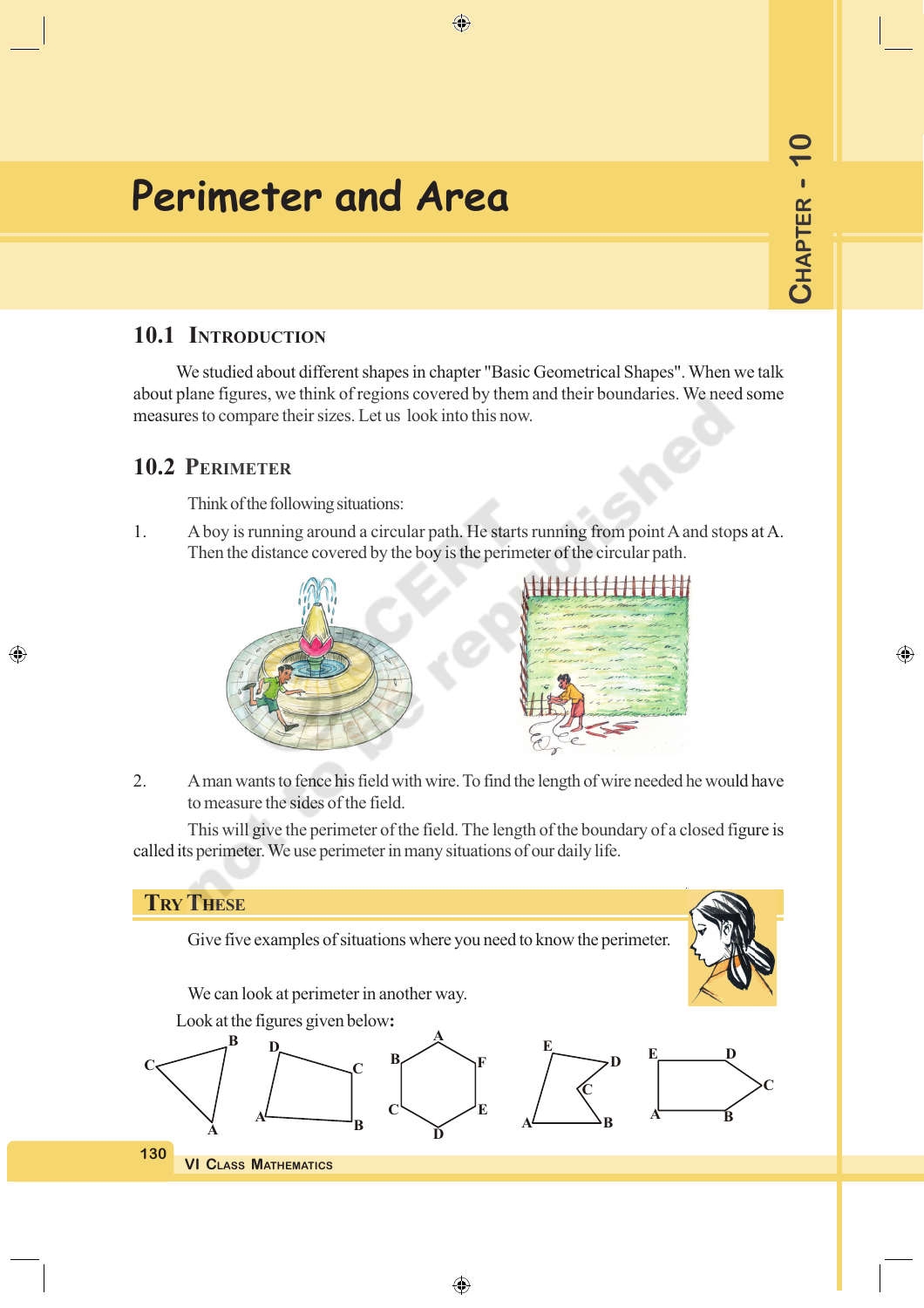Take a wire or a string. Break the string in to pieces of appropriate lengths, start placing the string pieces on the sides. When all the sides are covered, we can put the string together and measure its length. The length of the string is equal to the distance in going around the shape once.

This length is known as the perimeter of the closed figure. It is the length of the wire to form the figures.

**We can say that perimeter is the distance covered along the boundary forming a closed figure when you go around the figure once.**



We see that to find the perimeter of a closed figure made up entirely of line segments we find the sum of the lengths of all the sides.



◈

◈

⊕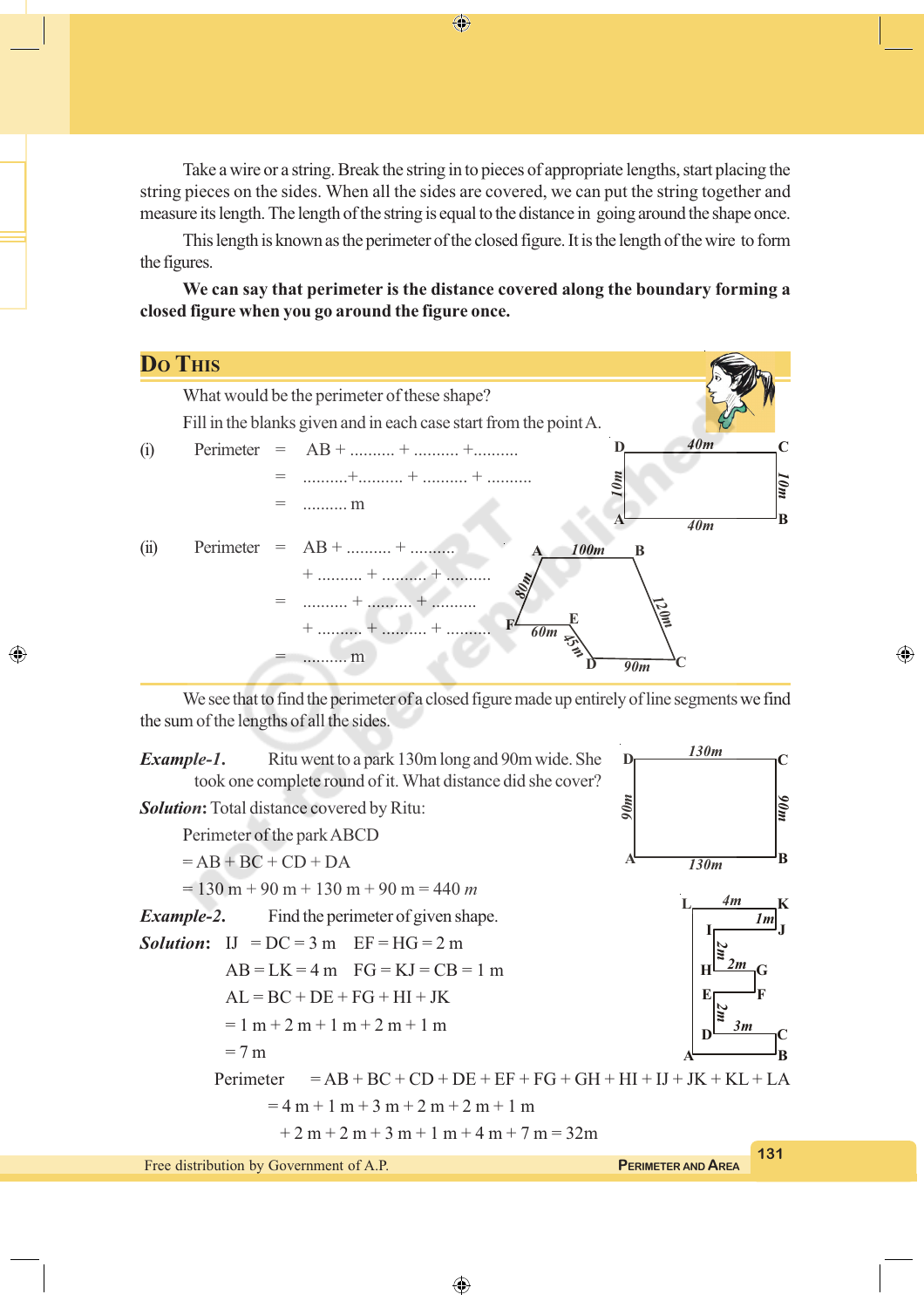### **TRY THESE**

Find the perimeter of the following:

- 1. A table with sides equal to 30 cm, 15 cm, 30 cm and 15 cm respectively.
- 2. Measure the length of the sides of your text book cover. What is the perimeter?
- 3. Around a rectangular park of sides 100 meter and 70 meters a wire has to be put. The cost of the wire is  $\bar{\tau}$  20 per meter. What is the total cost of the wire?

 $\bigoplus$ 

#### **10.2.1 Perimeter of a Rectangle**

Let us consider a rectangle ABCD whose length and breadth are 15 *cm* and 10 *cm* respectively. What will be its perimeter?

Perimeter of the rectangle  $=$  Sum of the lengths of its four sides

 $= AB + BC + CD + DA$ 

$$
= AB + BC + AB + BC
$$

$$
= 2 \times AB + 2 \times BC
$$

$$
= 2 \times (AB + BC)
$$

- $= 2 \times (15 \text{ cm} + 10 \text{ cm})$
- $= 2 \times 25$  cm

 $= 50$  cm

◈

We see that

perimeter of a rectangle  $=$  length + breadth + length + breadth i.e. perimeter of rectangle =  $2 \times$  (length + breadth) Perimeter of rectangle  $P = 2(I + b)$ 

where  $l =$  length,  $b =$  breadth and  $p =$  perimeter.

### **TRY THESE**

Find the perimeter of the following rectangles.

| <b>Length of</b><br>rectangle | <b>Breadth of</b><br>rectangle | <b>Perimeter by</b><br>adding all the sides         | Perimeter by the formula<br>$2 \times (Length + Breadth)$ |
|-------------------------------|--------------------------------|-----------------------------------------------------|-----------------------------------------------------------|
| $20 \text{ cm}$               | $15 \text{ cm}$                | $= 20$ cm + 15 cm<br>$+20$ cm $+15$ cm<br>$= 70$ cm | $= 2 \times (20 + 15)$<br>$= 2 \times (35)$<br>$= 70$ cm  |
| 0.7 <sub>m</sub>              | 0.3 <sub>m</sub>               |                                                     |                                                           |
| $22 \text{ cm}$               | 18 cm                          |                                                     |                                                           |
| $12.5 \text{ cm}$             | $7.5 \text{ cm}$               |                                                     |                                                           |

**132**

**VI CLASS MATHEMATICS**



 $D \sim 15$ *cm.*  $C$ 

*15cm.*

**B**

◈

*10 m.*



rectangle are equal  $so AB = CD, AD = BC$ 

We know that the opposite sides of a

**A**

*10 m.*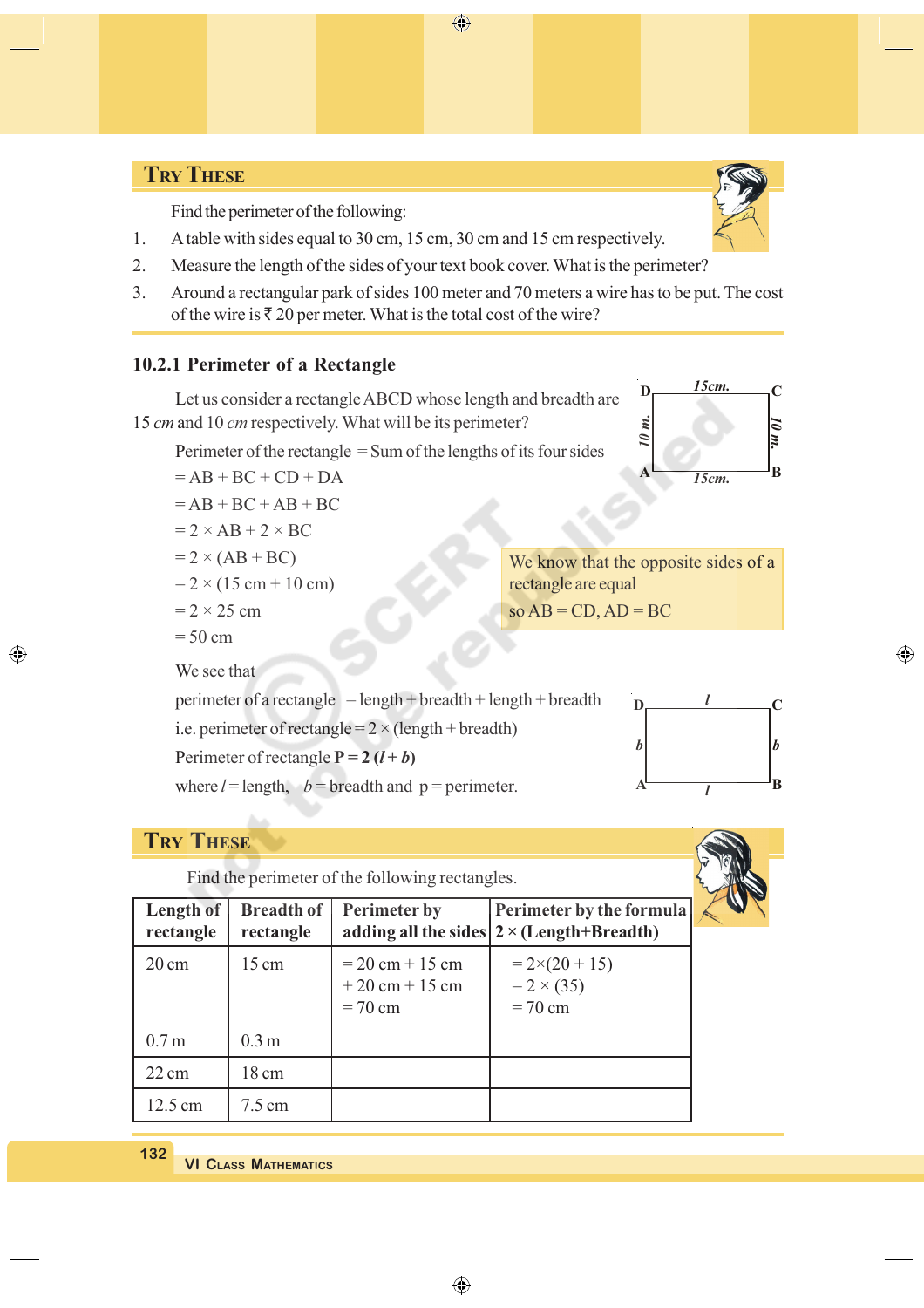*Example-3***.** Find the perimeter of a rectangular field which is 36 m long and 24 m wide.

 $\bigoplus$ 

**Solution:** Length of the field  $l = 36$  m

Breadth of the filed  $b = 24$  m

Therefore, perimeter of the field  $= 2 (1 + b)$ 

$$
= 2 (36 + 24)
$$
 m  

$$
= 2 \times 60
$$
 m  

$$
= 120
$$
 m

*Example-4***.** Find the breadth of a rectangle whose perimeter is 76 cm and length is 26 cm

| <b>Solution:</b> Perimeter of the rectangle $P = 76$ cm |                          |           |
|---------------------------------------------------------|--------------------------|-----------|
| Length of the rectangle                                 | $l = 26$ cm              |           |
| Perimeter of the rectangle                              | $= 2$ (length + breadth) |           |
| so, $76$                                                | $= 2 (26 + breadth)$     |           |
| $26 + b$ readth                                         | $= 76 \div 2 = 38$       |           |
| <b>Breadth</b>                                          | $= 38 - 26 = 12$ cm      |           |
| Hence, breadth of the rectangle                         |                          | $= 12$ cm |

*Example-5***.** The length and breadth of a rectangular field are 22.5 *m* and 14.5 *m* respectively. Find the cost of fencing its four sides at the rate of  $\bar{\mathbf{z}}$  6 perimeter.

**Solution:** Length of the field  $1 = 22.5$  m Breadth of the field  $b = 14.5 \text{ m}$ Perimeter of the filed  $(P) = 2(1 + b)$  $= 2 (22.5 + 14.5)$  m

◈

$$
= 2 (22.3 + 14.3)
$$
  
= 2 × 37 m  
= 74 m

Thus, cost of fencing at  $\bar{\mathbf{\mathcal{Z}}}$  6 per meter.

$$
=
$$
 $\overline{5}$  (6 × 74)  

$$
=
$$
 $\overline{5}$  444

**Example-6.**How many different rectangles with integral measurements can be drawn with perimeter as 32 cm

*Solution***:** Half of the perimeter = 32  $\frac{2}{2}$  cm = 16 cm

Now, we have to find the number of rectangles that can be drawn, the sum of whose length and breadth is 16 cm. Keeping in mind that the sides are positive integers in cm,

all possible pairs of length and breadth are

 $(15, 1)$   $(14, 2)$   $(13, 3)$   $(12, 4)$   $(11, 5)$   $(10, 6)$   $(9, 7)$   $(8, 8)$ Hence, eight rectangles can be drawn.

**133**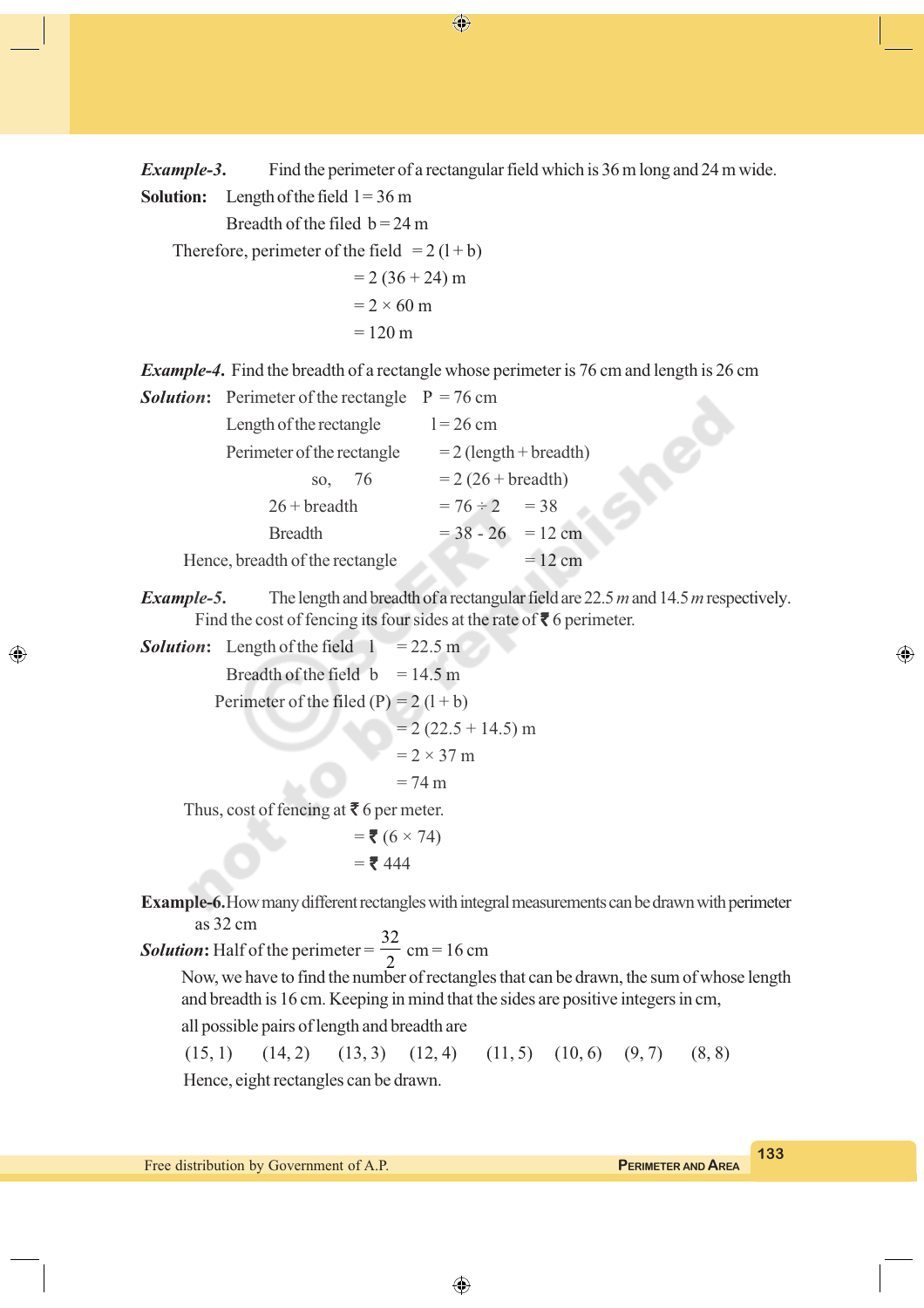$\bigoplus$ 

# **DO THIS**

- 1. A square picture frame has sides of 0.75 meters. If the cost of a coloured paper is  $\bar{\tau}$  20 per meter, what is the cost of putting coloured paper around the frame?
- 2. There is a string of length 44 cm. How many different rectangles with positive integers as length and breadth can be made with this string?
- 3. If I have a string 41 cm long can I make a rectangle using the string completely? Give reasons.

#### **10.2.2 Perimeter of Regular shapes**

Polygons are the simple closed plane figures bounded by line segments. A polygon is called a regular polygon, if all its sides are of equal length and all angles are of equal measure.

Equilateral triangle is a regular three sided polygon.

Square is a regular four sided polygon. Now let us try to find the perimeter of a square.

Since the sides of a square are equal.

So, perimeter is  $= a + a + a + a$ 

 $= 4 \times a = 4a$ 

#### **Perimeter of a square = 4 × length of anyside.**

Now, look at equilateral triangle with each side equal to 4 cm Can we find its perimeter? Perimeter of this equilateral traingle **C**

 $= (4 + 4 + 4)$  cm

$$
= 3 \times 4 \text{ cm} = 12 \text{ cm}
$$

In general if '*a*' represents the side of an equilateral triangle then the perimeter is  $3 \times a = 3a$ .

So, we find that

#### **Perimeter of an equilateral triangle = 3 × length of any side**

### **TRY THESE**

◈

1. Find the perimeter of the following squares. Figures are drawn on 1 cm grids.



2. Find various objects from your surroundings which have regular shapes and their perimeters.



**VI CLASS MATHEMATICS**



*a*

*a*

*a*

⊕

*a*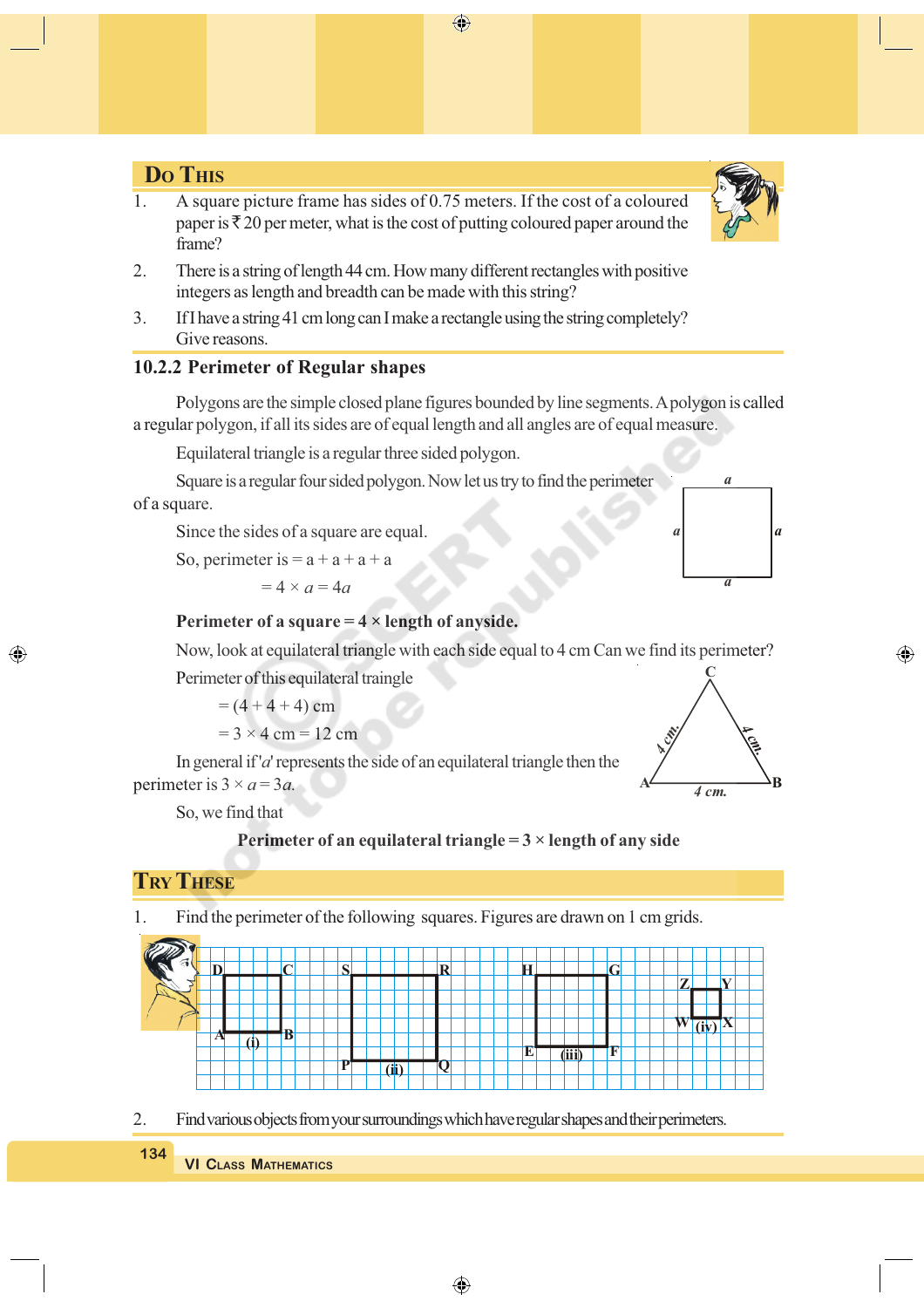#### **Regular Shapes**

Geometrical shapes that have all the sides equal and all angles equal are called regular shapes. Square and equilateral triangles are examples of regular shapes. There can be 5-sided, 6-sided or more sided regular figures. Their perimeters are the sum of their sides.

⊕

We can thus see that in general perimeter of a regular 5-sided polygon (pentagon) =  $5 \times$  length of any side perimeter of a regular 6-sided polygon (Hexagon) =  $6 \times$  length of any side perimeter of a regular 8-sided polygon (Octagon) =  $8 \times$  length of any side

### **DO THIS**

Find the perimeter of a regular pentagon of side 8 *cm*

*Example-7*. Find the cost of fencing a square park of side 250 m at the rate of  $\bar{\mathbf{z}}$  20 per meter.

| <b>Solution:</b> Perimeter of the square park | $=$ 4 $\times$ length of a side |
|-----------------------------------------------|---------------------------------|
|                                               | $= 4 \times 250$ m = 1000 m     |
| Rate of fencing the park                      | $=$ ₹ 20 per meter              |
| Thus, total cost of fencing the park          | $= 71000 \times 20 = 720,000$   |
|                                               |                                 |

**Example-8.**Find the side of the equilateral triangle whose perimeter is 54 cm

**Solution:** Perimeter of an equilateral traingle  $= 3 \times$  length of a side Thus, length of a side  $=$ Perimeter 3 = 54 3 *cm*  $= 18$  cm

**Example-9.**A piece of wire is 24 cm. long. What will be the length of each side, if the wire is used to form.

(i) an equilateral triangle? (ii) a square? (iii) a regular hexagon?

#### **Solution:**

◈

(i) An equilateral traingle has 3 equal sides, so we can divide the length of the wire by 3 to get the length of one side. Each side of the 24 *cm*

$$
= \frac{24 \text{ cm}}{3} = 8 \text{ cm}
$$

(ii) A square has 4 equal sides, so we can divide the length of the wire by 4 to get the length of one side.  $\rm{so}$  e 24 *cm*

each side = 
$$
\frac{24 \text{ cm}}{4} = 6 \text{ cm}
$$

(iii) A regular hexagon has 6 equal sides, so we can divide the length of the wire by 6 to get the length of one side.  $\frac{1}{2}$ *cm*

Each side of the hexagon = 
$$
\frac{24cm}{6}
$$
 = 4cm

**135**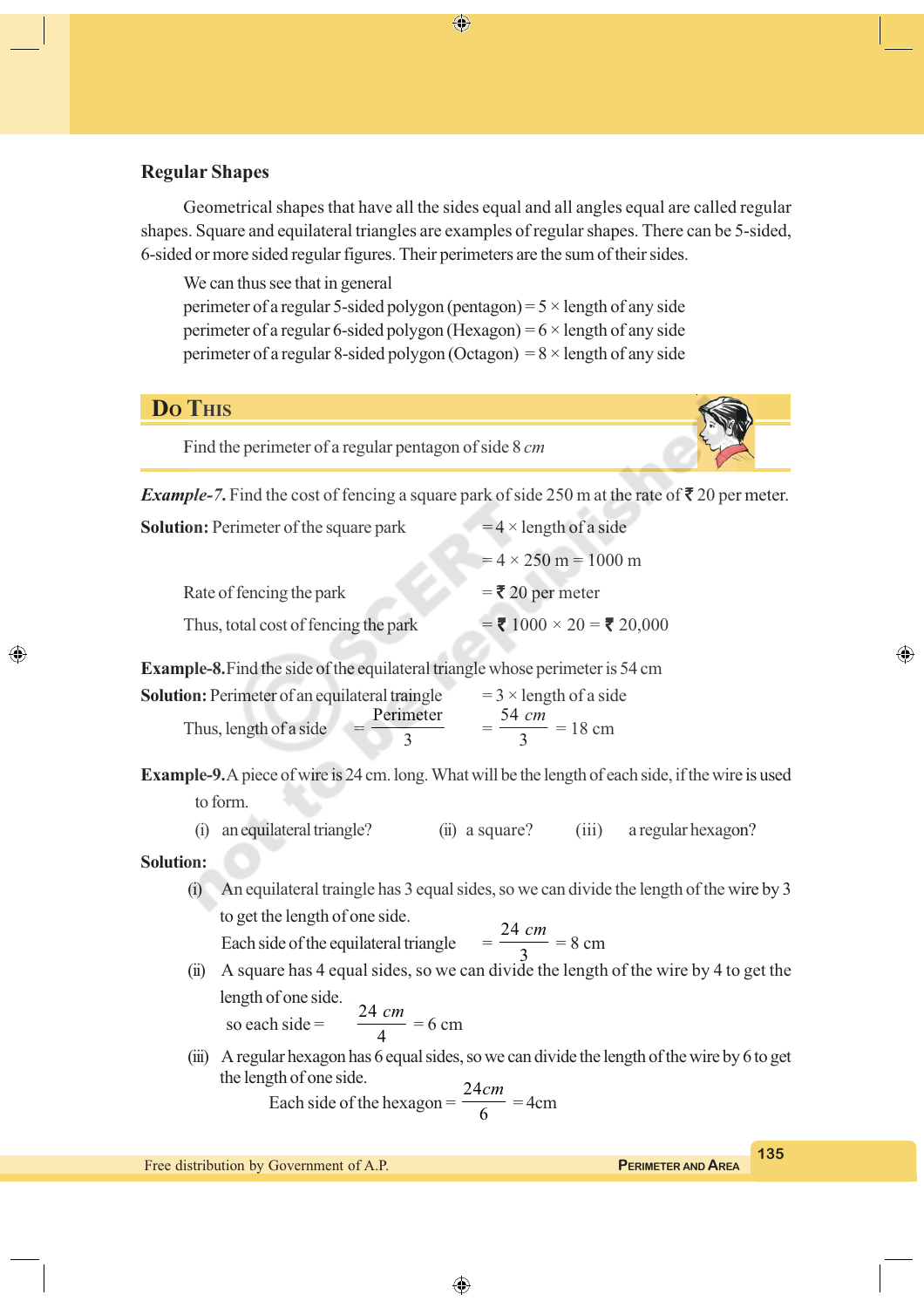$\bigoplus$ 



# **EXERCISE - 10.1**

1. Find the perimeter of each of the following shapes:



2. Find the perimeter of each of the following figures.



What would be cost of putting a wire around each of these shapes given that 1cm wire costs  $715.$ 

⊕

- 3. How many different rectangles can you make with a 24 cm long string with integral sides and what are the sides of those rectangles in cm?
- 4. A flower bed is in the shape of a square with a side 3.5 m Each side is to be fenced with 4 rows of ropes. Find the cost of rope required at  $\bar{\tau}$  15 per meter.
- 5. A piece of wire is 60 cm long. What will be the length of each side if the string is used to form:
	- (i) an equilateral triangle
	- (ii) a square.

◈

- (iii) a regular hexagon
- (iv) a regular pentagon.
- 6. Bunty and Bubly go for jogging every morning. Bunty goes around a square park of side 80m and Bubly goes around a rectangular park with length 90m and breadth 60m. If they both take 3 rounds, who covers greater distance and by how much?
- 7. The length of a rectangle is twice of its breadth. If its perimeter is 48 cm, find the dimensions of the rectangle?
- 8. Two sides of a triangle are 12 cm and 14 cm. The perimeter of the triangle is 36 cm. What is the length of third side?
- 9. Find the perimeter of each of the following shapes:
	- (i) A triangle of sides 3 cm, 4 cm and 5 cm
	- (ii) An equilateral triangle of side 9 cm
	- (iii) An isosceles triangle with equal sides 8 cm each and third side of 6 cm
- **VI CLASS MATHEMATICS 136**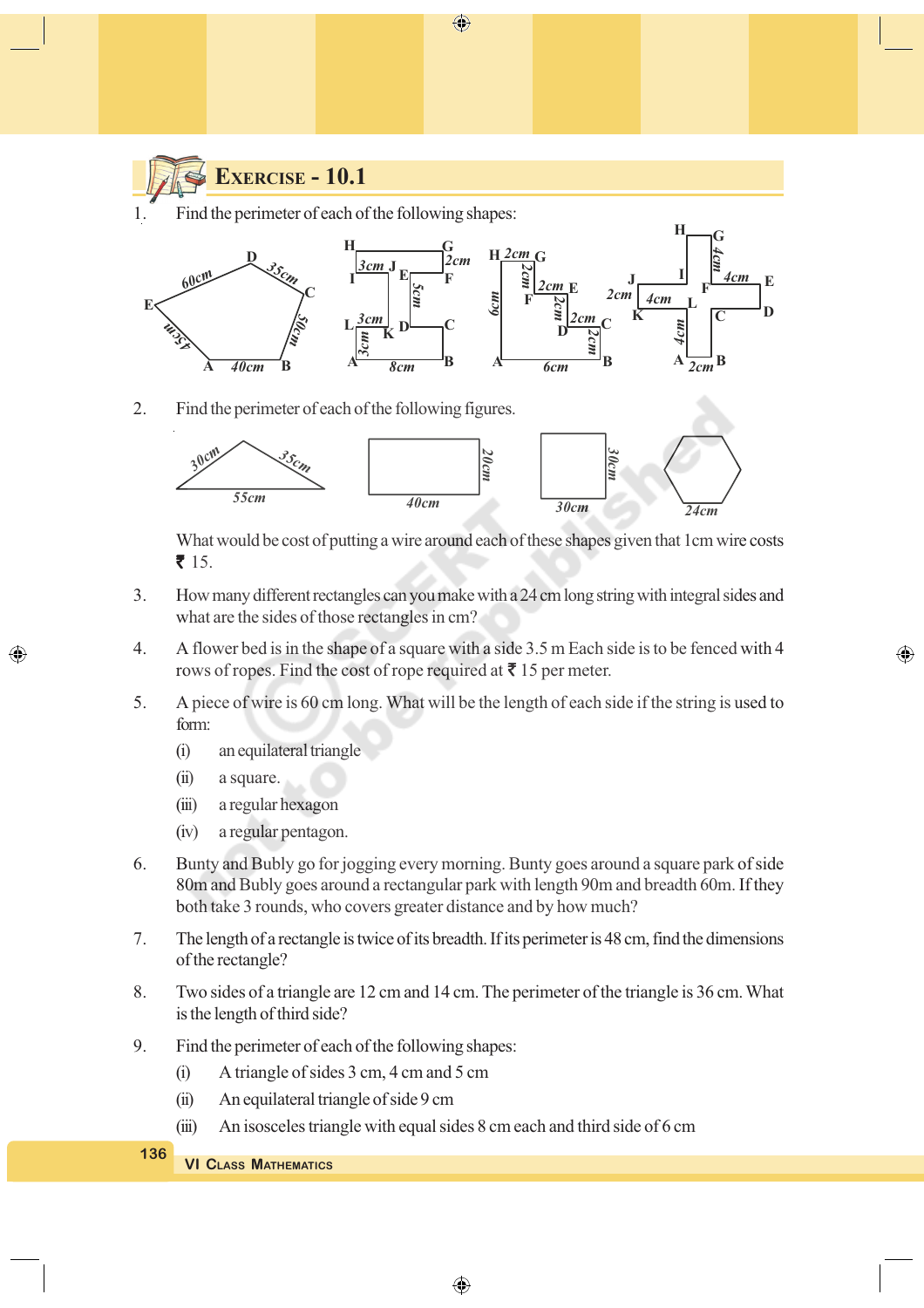# **10.3 AREA**

Look at the closed figures given below. All of them occupy some region of a flat surface. Can you find which one occupies more region? Mark a tick  $(\checkmark)$  on them:

⊕



The amount of surface enclosed by a closed figure is called its area.

In the above pair of figures you can tell, which

has more area but is that always possible?

Now look at the adjecent figures.

Which has more area? It is not easy to say. Let us use a graph paper to help.

Take the shape (ii) and place it on a squared paper or graph paper where every square measures  $1 \text{ cm} \times 1 \text{ cm}$ 

Make an out line of the figure. We have done one for you.

Look at the squares covered by the figure. Some of them are

|  |  | 7:1 | Щ. |  |  |
|--|--|-----|----|--|--|

◈

completely covered, some half, Some less than half and some more than half. The completely covered squares are shown shaded in picture (iii).

We know that the area is the number of centimeter squares that are needed to cover the shape.

**(i) (ii)**

**(ii)**

⊕

But as we can see there is a small problem. The squares donot always fit exactly into the area you measure. Some fit completely, some are marginally covered and some are largely included in the shape. We get over this difficulty by adopting a convention.

- Ignore portions of the area that are less than half a square.
- If more than half of a square is in the region, just count it as one square.
- If exactly half the square is counted, take its area as  $\frac{1}{2}$  square unit.
- The area of one full square is taken as 1 square unit. If it is a centi meter square sheet, then the area of one full square will be a square centimeter.

Such a convention gives a fair estimate of the desired area as the ignored ones balance with the incomplete ones included.

**137**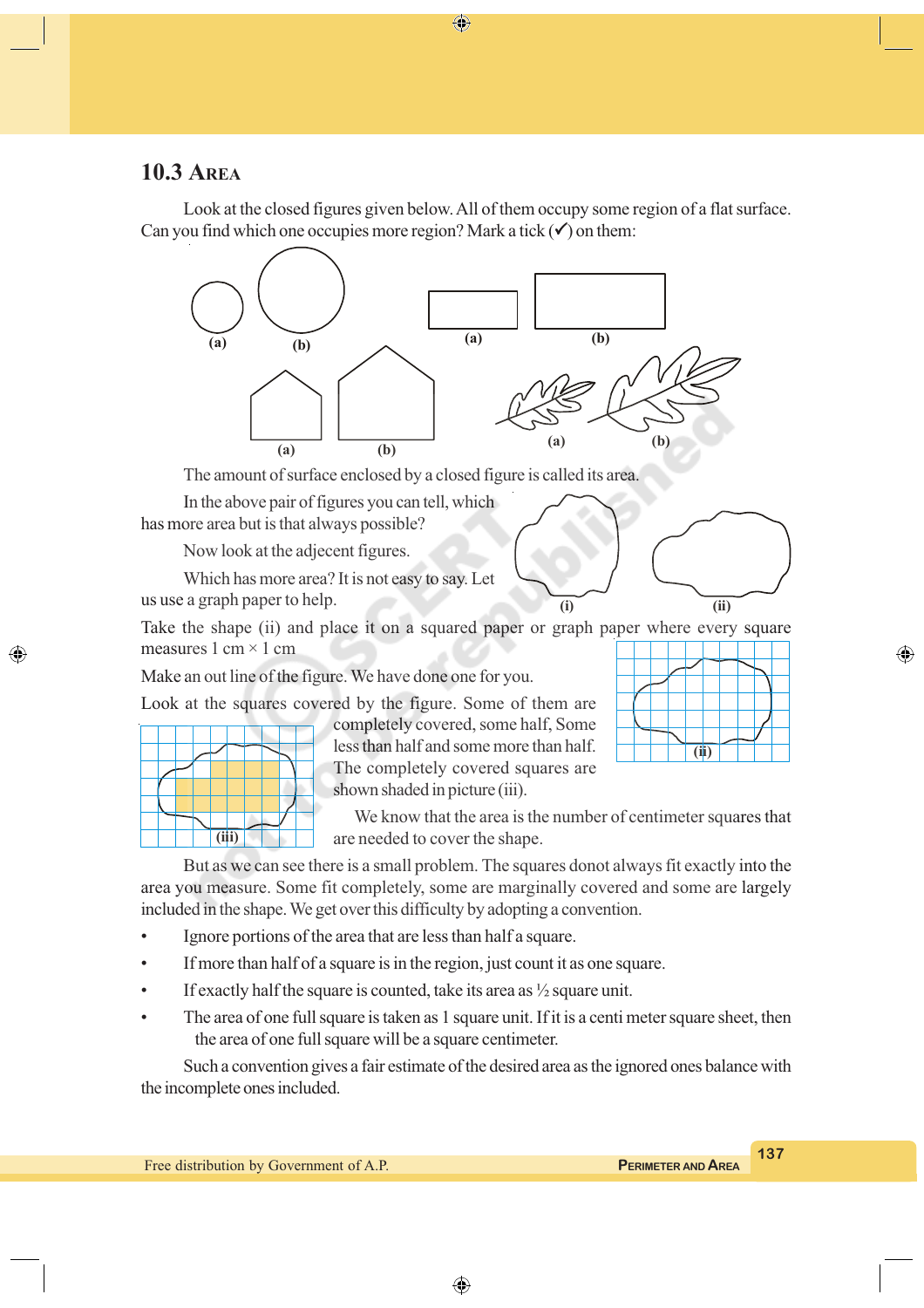$\bigoplus$ 

|                               | <b>Covered Area</b>           | No. of squares | <b>Estimated Area (sq units)</b> |
|-------------------------------|-------------------------------|----------------|----------------------------------|
| $\rm \left( \text{i} \right)$ | Fully-filled squares          |                |                                  |
| $\rm (ii)$                    | Half-filled squares           |                | $3 \times \frac{1}{2}$           |
| (iii)                         | More than half-filled squares |                |                                  |
| $\overline{y}$                | Less than half filled squares |                |                                  |

Now count the squares in the figure (iii) and fill in the information in the table.

We can thus compare any two shapes by counting the squares covered by their outline on the graph or square paper grid.

Total area 
$$
= 17 + 3 \times \frac{1}{2} + 4
$$

$$
= 22\frac{1}{2}
$$
 sq units

# **TRY THIS**

Find the areas of the following figures by counting squares.

**(i) (ii) (iii)**  $(iv)$   $(v)$ **(vi) (vii) (viii) (ix)**

# **DO THIS**

◈

1. Trace shapes of leaves, flower petals and other such objects on the graph paper and find their area approximately.



◈

2. Draw any line diagram on a graph sheet. Count the squares and use them to estimate the area of the region.

### **10.3.1 Area of the rectangle**

With the help of the squared paper, can we tell the area of a rectangle whose length is 7 cm and breadth is 4 cm.

Draw the rectangle on a graph paper having  $1 \text{ cm} \times 1 \text{ cm}$  squares. The rectangle covers 28 squares completely.  $\therefore$  The area of the rectangle = 28 sq cm



**VI CLASS MATHEMATICS 138**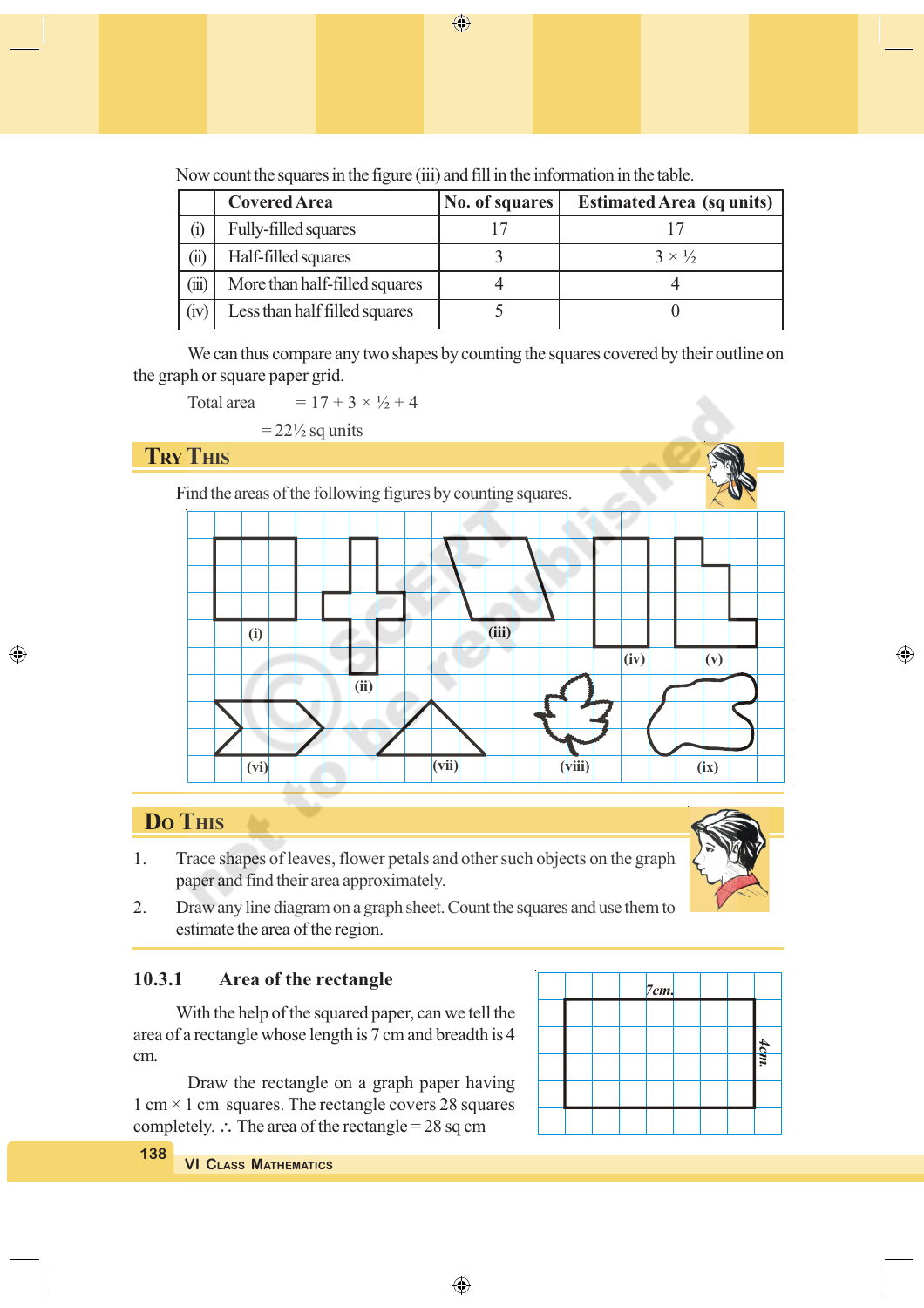⊕

We can see that there are 7 squares in each row and there are 4 rows. This can be written as  $7 \times 4$  sq cm i.e. (Length  $\times$  breadth) = 28 sq cm



2.

◈

Thus from the above discussion and the results we can establish that

#### **Area of rectangle = length × breadth**

1. 04 03 12  $12 \times 3 = 12$  sq cm

Without using the graph paper, we can now able to find the area of a rectangle. For example if the length of a rectangle is 6 cm and breadth is 4 cmthen the

Area of the rectangle  $=$  Length  $\times$  breadth

 $= 6cm \times 4cm$ 

 $= 24$  sq cm

### **TRY THESE**

3.

1. Draw two different rectangles having the same perimeter. Compare their areas. Are they same? Can you draw two different squares having the same perimeter.

### **DO THIS**

1. Find the area of:

- (i) The floor of your classroom. (ii) A door in your house
- (iii) The black board in your classroom.

#### **10.3.2 Area of the Square**

Let us consider a square of side 4 cm

If we place it on a centimeter graph paper then what do we observe?

It covers 16 squares i.e.

the area of the square  $= 4 \times 4$  sq cm  $= 16$  sq cm

There are four squares in each row and there are four rows. 4 cm

```
Free distribution by Government of A.P. PERIMETER AND AREA
```


**139**

⊕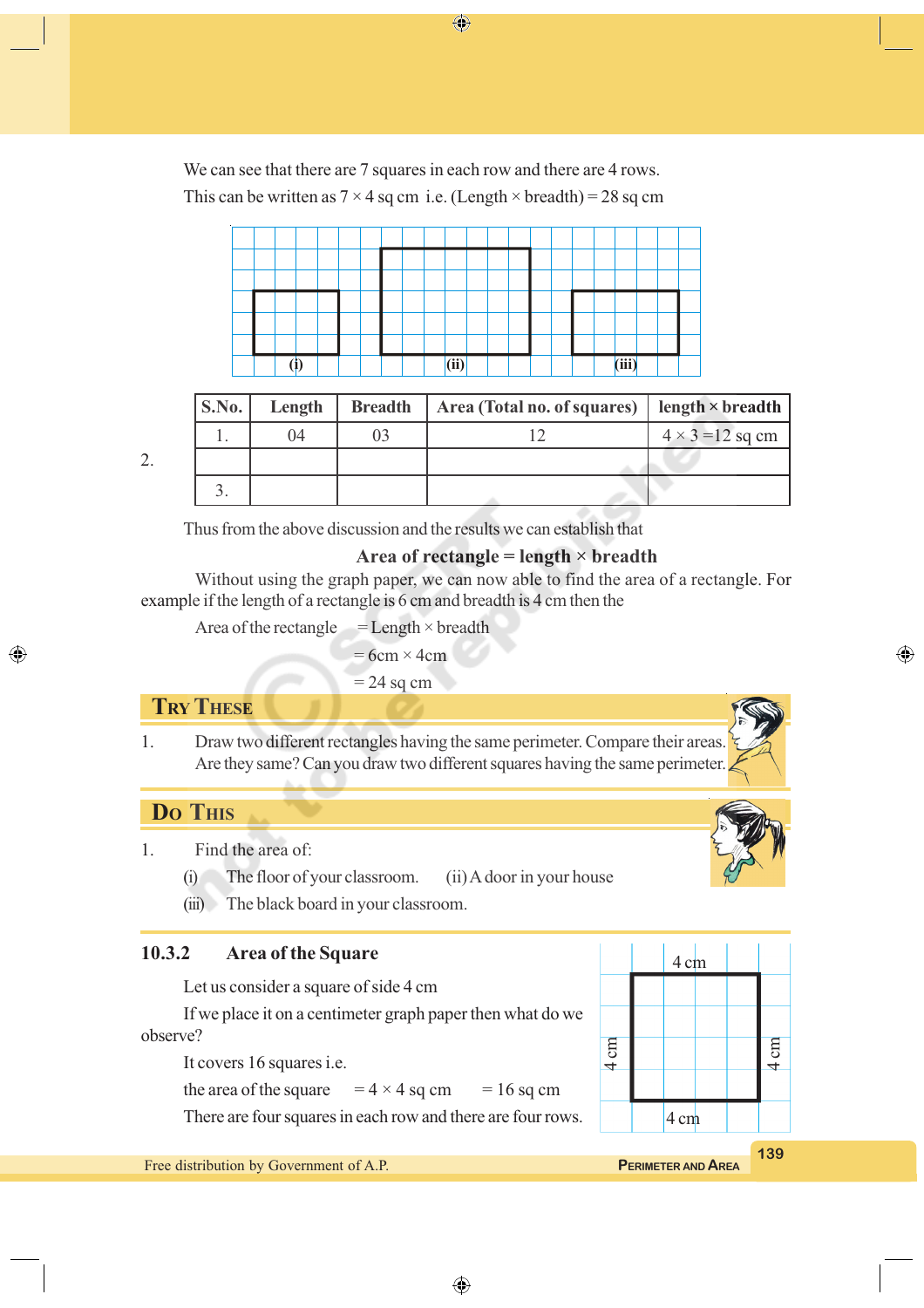So the area is  $4 \times 4$  sq cm. We know that a square is just like a rectangle with the special condition that its length is equal to the breadth.

# **TRY THESE**

 The length of one side of few squares are given. Find their areas using graph papers.  $(i)$  4 cm  $(ii)$  6 cm  $(iii)$  2 cm  $(iv)$  8 cm

Compare the results with finding the area using the rule.

**Area of the square** = **Side × Side**  $=$  (Side)<sup>2</sup>

The results will match.

**Example-10.** How many tiles with dimensions 12 cm and 5 cm will be needed to fit a region whose length and breadth are 144 cm and 100 cm respectively.

⊕

| <b>Solution:</b> | Length of the region                  | $= 144$ cm                                      |
|------------------|---------------------------------------|-------------------------------------------------|
|                  | Breadth of the region                 | $= 100$ cm                                      |
|                  | Area of the region                    | $= 144$ cm $\times 100$ cm                      |
|                  |                                       | $= 14,400$ sq cm                                |
|                  | Length of 1 tile                      | $= 12$ cm                                       |
|                  | Breadth of 1 tile                     | $=$ 5 cm                                        |
|                  | Area of 1 tile                        | $= 12 \text{ cm} \times 5 \text{ cm}$           |
|                  |                                       | $= 60$ sq cm                                    |
|                  | $\therefore$ Number of tiles required | area of region<br>14400<br>area of 1 tile<br>60 |
|                  |                                       | $=$ 240 tiles                                   |

**Example-11.** The perimeters of a rectangle and a square are same. If the length and breadth of the rectangle are 35 cm and 25 cm respectively, find which figure has greater area and by how much.

⊕

| <b>Solution: Perimeter of the rectangle</b>                           | $= 2$ (length + breadth)<br>$= 2 (35 + 25) = 2 \times 60 = 120$ cm |
|-----------------------------------------------------------------------|--------------------------------------------------------------------|
| $\therefore$ So perimeter of the square                               | $= 120$ cm                                                         |
| Now side of the square                                                | $=\frac{120}{4}$ = 30 cm                                           |
| $\therefore$ Area of the square                                       | $= (side)^2 = (30)^2 = 900$ sq cm                                  |
| Area of the rectangle                                                 | $=$ length $\times$ breadth                                        |
|                                                                       | $=$ 35 $\times$ 25 $=$ 875 sq cm                                   |
| Thus the cause has exected associated $(0.0000075)$ as an $-25$ as an |                                                                    |

Thus the square has greater area by (900 - 875) sq  $cm = 25$  sq cm

# **140**

◈

**VI CLASS MATHEMATICS**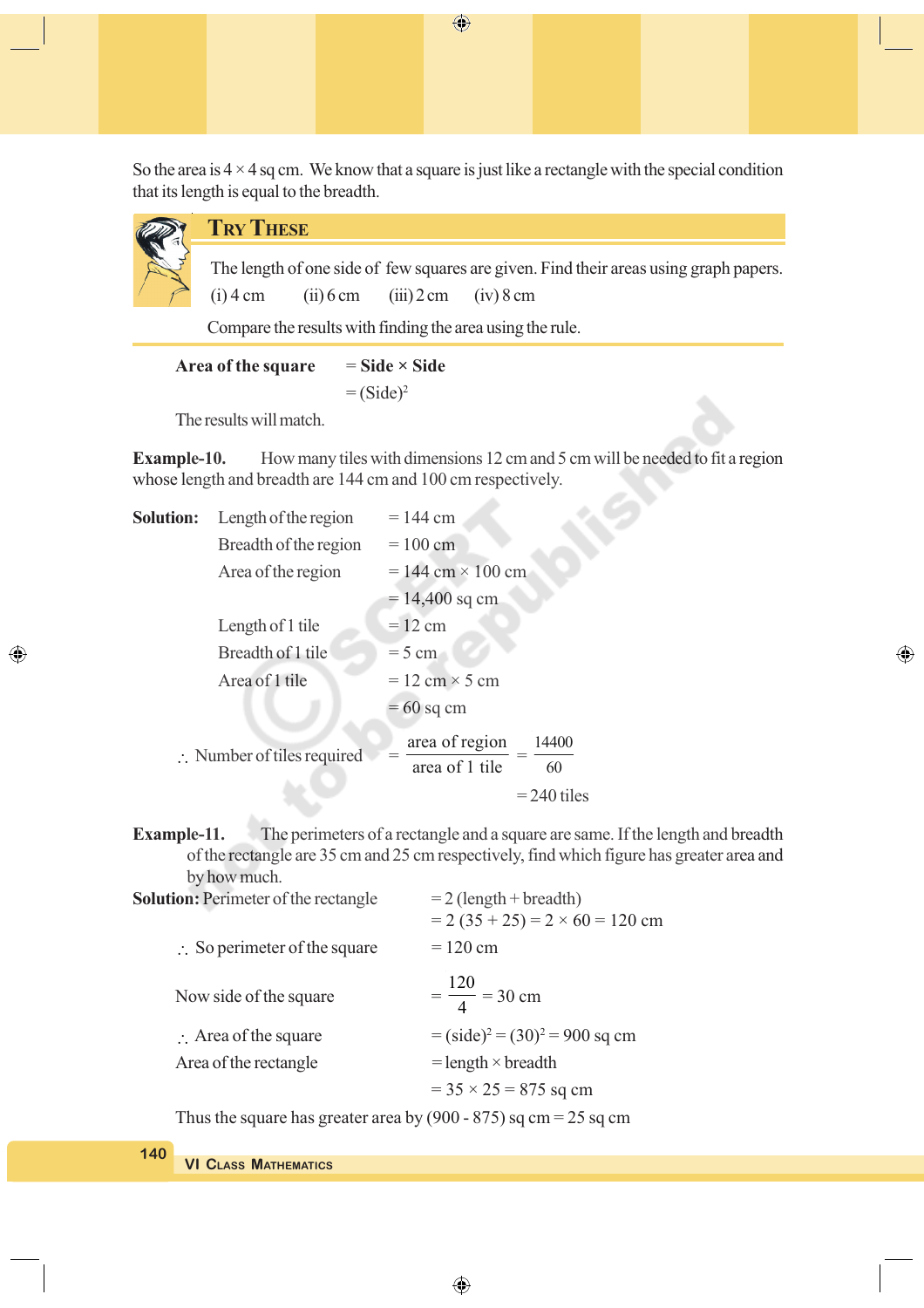*Example-12***.** Find the area of a rectangle whose length is 4 m. and breadth 68 cm Calculate the area in sq cm

 $\bigoplus$ 

**Solution:** Breadth of the rectangle  $= 68$  cm

| Length of the rectangle | $= 4m = 400$ cm             |
|-------------------------|-----------------------------|
| Area of the rectangle   | $=$ length $\times$ breadth |
|                         | $= 400 \times 68$ sq cm     |
|                         | $= 27,200$ sq cm            |

*Example***-13.** The area of a rectangular garden which is 40 meter long is 1120 sq m Find the width of the garden?

| <b>Solution:</b> | Area of the rectangle   | $= 1,120$ square meters                       |
|------------------|-------------------------|-----------------------------------------------|
|                  | Length of the rectangle | $=$ 40 meters                                 |
|                  | Area of the rectangle   | $=$ length $\times$ width                     |
|                  | So width                | Area<br>1120<br>$= 28$ meters<br>Length<br>40 |

*Example***-14.** Five square flower beds each of side 1m are dug on a piece of land 5m long and 4 m wide. What is the area of the remaining part of the land?

| <b>Solution:</b> Area of the piece of land | $=$ length $\times$ breadth |  |  |
|--------------------------------------------|-----------------------------|--|--|
|                                            | $= 5 \times 4$ sq meters    |  |  |
|                                            | $=$ 20 sq meters            |  |  |
| Area of each square flower bed             | $= 1$ sq meters             |  |  |
| So area of 5 square flower beds            | $=$ 5 sq meters             |  |  |
| Land remaining                             | $= 20 - 5 = 15$ sq meters   |  |  |

**EXERCISE - 10.2**

◈

1. Find the area of the rectangles with the given sides:

- (i) 50 cm and 20 cm
- (ii) 65 m and 45 m
- $(iii)$  25 cm and 16 cm
- (iv) 7 km and 19 km

2. Find the area of squares with the given sides:

(i) 26 m (ii) 17 km

- (iii) 52 cm (iv) 8 cm
- 3. The area of rectangular frame is 1,125 sq cm. If its width is 25 cm, what is its length?

**141**

◈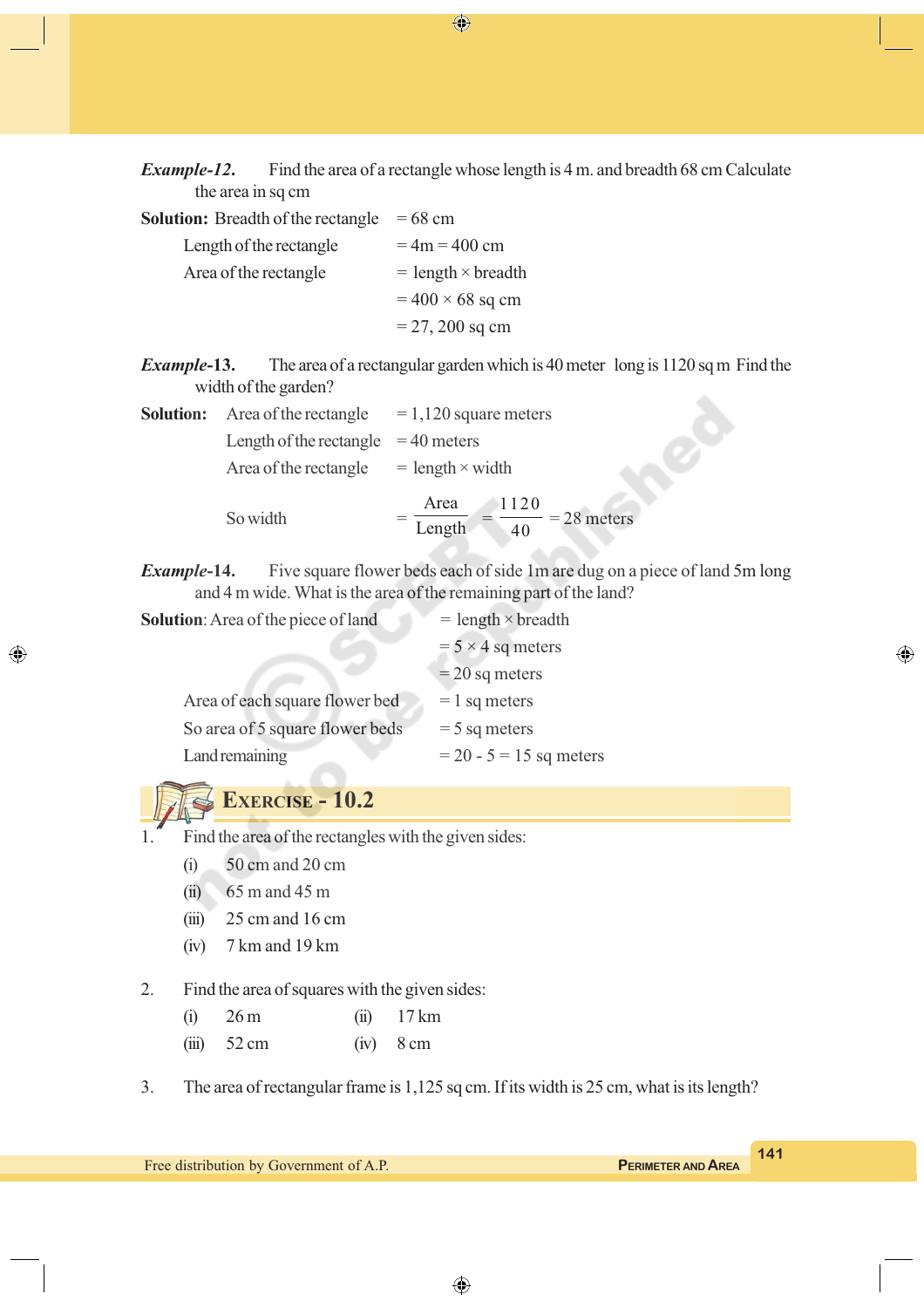- 4. The length of a rectangular field is 60 m and the breadth is half of its length. Find the area of the field.
- 5. A square sheet of paper has a perimeter of 40 cm. What is the length of its side? Also find the area of the square sheet?
- 6. The area of rectangular plot is 2400 square meters and the sides are in the ratio 3:2. What is the perimeter?
- 7. The length and breadth of a room are 6 m and 4 m respectively. How many square meters of carpet is required to completely cover the floor of the room? If the carpet costs  $\overline{\mathbf{z}}$ 240 a square meter, what will be the total cost of completely covering the floor?
- 8. Two fields have the same perimeter. One is a square of side 72m and another is a rectangle of length 80 m. Which plot has the greater area and by how much?
- 9. The area of a square is 49 sq cm A rectangle has the same perimeter as the square. If the length of the rectangle is 9.3 cm, what is its breadth? Also find which has greater area?
- 10. Rahul owns a rectangular field of length 400 m and breadth 200 m. His friend Ramu owns a square field of length 300 m. Find the cost of fencing the two fields at  $\overline{5}150$  per meter. If one tree can be planted in an area of 10 sq m. who can plant more trees in his field? How many more trees can he plant?
- 11. The length of a rectangular floor is 20 m, more than its breadth. If the perimeter of the floor is 280 m, what is its length?

⊕

- 12. A rectangular plot of land is 240 m by 200 m The cost of fencing per meter is  $\bar{x}$ 30. What is the cost of fencing the entire field?
- 13. The side of a square field is 120 meters. The cost of preparing a grass lawn is  $\overline{3}35$  per square meter. How much will it cost, if the entire field is converted into a lawn?

◈

14. What will happen to the area of rectangle, if

◈

- (i) Its length and breadth are doubled?
- (ii) Its length is doubled and breadth is tripled?
- 15. What will happen to the area of a square if its side is:
	- (i) doubled (ii) halved

 $\bigcirc$